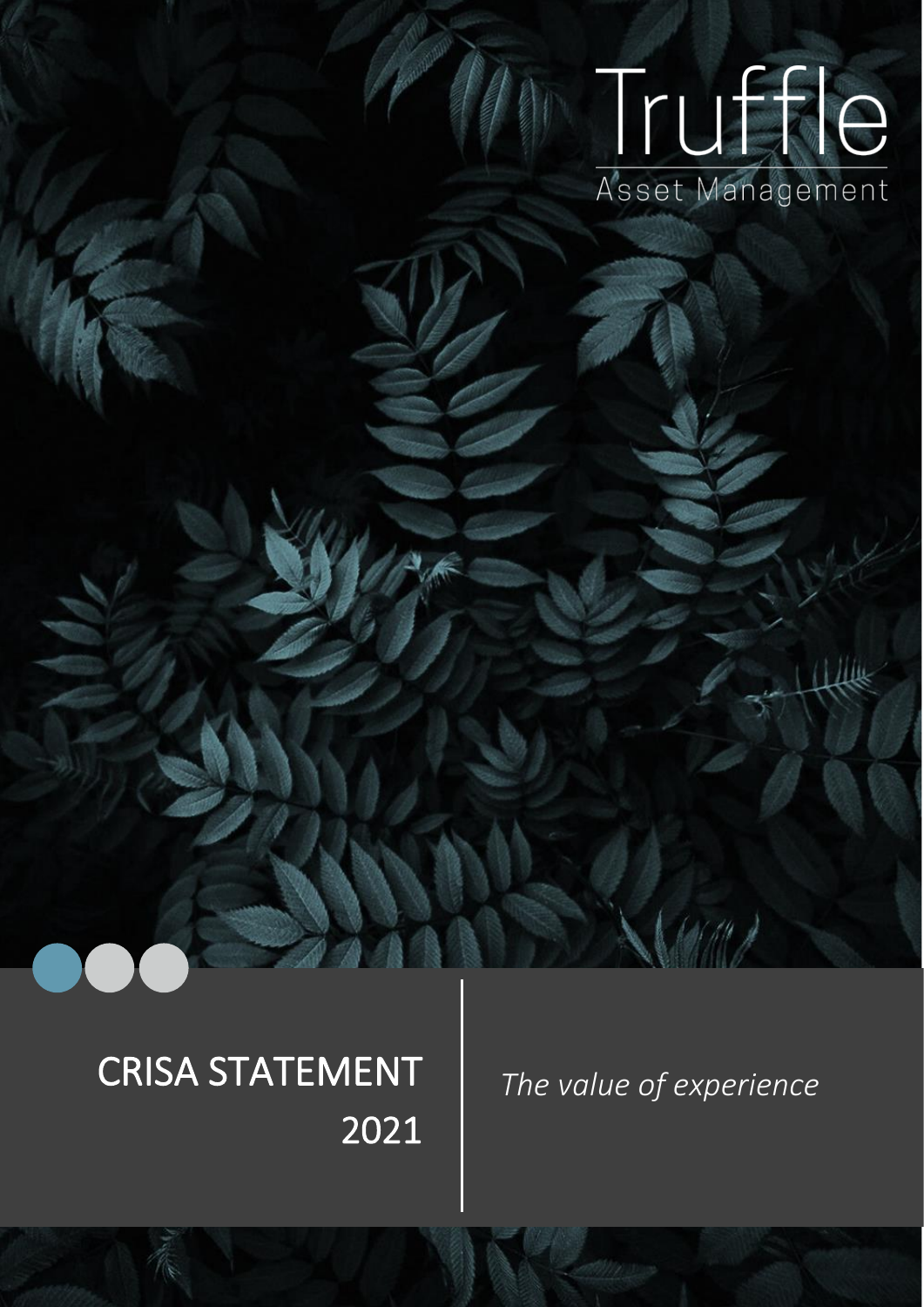At Truffle Asset Management we take our fiduciary responsibilities as stewards of our clients' capital seriously. As long-term investors this includes taking responsibility for engaging with investee companies and holding them responsible, not only for their financial performance, but also their performance on environmental, social and governance (ESG) issues. As evidence of this commitment, we adopt the CRISA principles and implement them as part of our investment process, as set out below.

Upholding the CRISA principles forms part of our broader ESG process and is the responsibility of the Chief Investment Officer, who reports to the Board of Directors. No responsibilities are outsourced to service providers, however external inputs do comprise part of our ESG process.

The 5 principles of CRISA and our application thereof are as follows:

### Principle 1: An institutional investor should incorporate sustainability considerations, including ESG, into its investment analysis and investment activities as part of the delivery of superior risk-adjusted returns to the ultimate beneficiaries.

ESG principles are incorporated into our investment activities at several levels:

- 1. Research and screening: material ESG risks are highlighted at a company, sector, and region level
- 2. Valuation model: appropriate adjustments are made to our valuation models, which then feeds into our view of the company on our ranking table
- 3. Portfolio construction: where there are increasing ESG risks above what we have incorporated into valuation models, we will reflect that through limiting our exposure

#### Principle 2: An institutional investor should demonstrate its acceptance of ownership responsibilities in its investment arrangements and investment activities.

We take our fiduciary responsibilities, as owners of companies on behalf of our clients, very seriously. This is reflected through our active proxy voting programme and our ESG Policy which guide the application of sustainability considerations into our investment decisions. We also engage with investee companies on ESG issues which are highlighted in our process.

### Principle 3: Where appropriate, institutional investors should consider a collaborative approach to promote acceptance and implementation of the principles of CRISA and other codes and standards applicable to institutional investors.

We support this principle and are prepared to collaborate with other shareholders in investee companies to hold management teams to account where ESG responsibilities are not being met. We have in fact collaborated with other investors in the past on ESG issues.

#### Principle 4: An institutional investor should recognise the circumstances and relationships that hold a potential for conflicts of interest and should pro-actively manage these when they occur.

Truffle Asset Management has a Conflict of Interest Management Policy available on our website which each new employee is apprised of and required to read to inform them of their obligations.

#### Principle 5: Institutional investors should be transparent about the content of their policies, how the policies are implemented and how CRISA is applied to enable stakeholders to make informed assessments.

We have made the following policies publicly available on our website at www.truffle.co.za:

- ESG and proxy voting policy
- Proxy voting history
- Stewardship report contains a summary of our stewardship activities